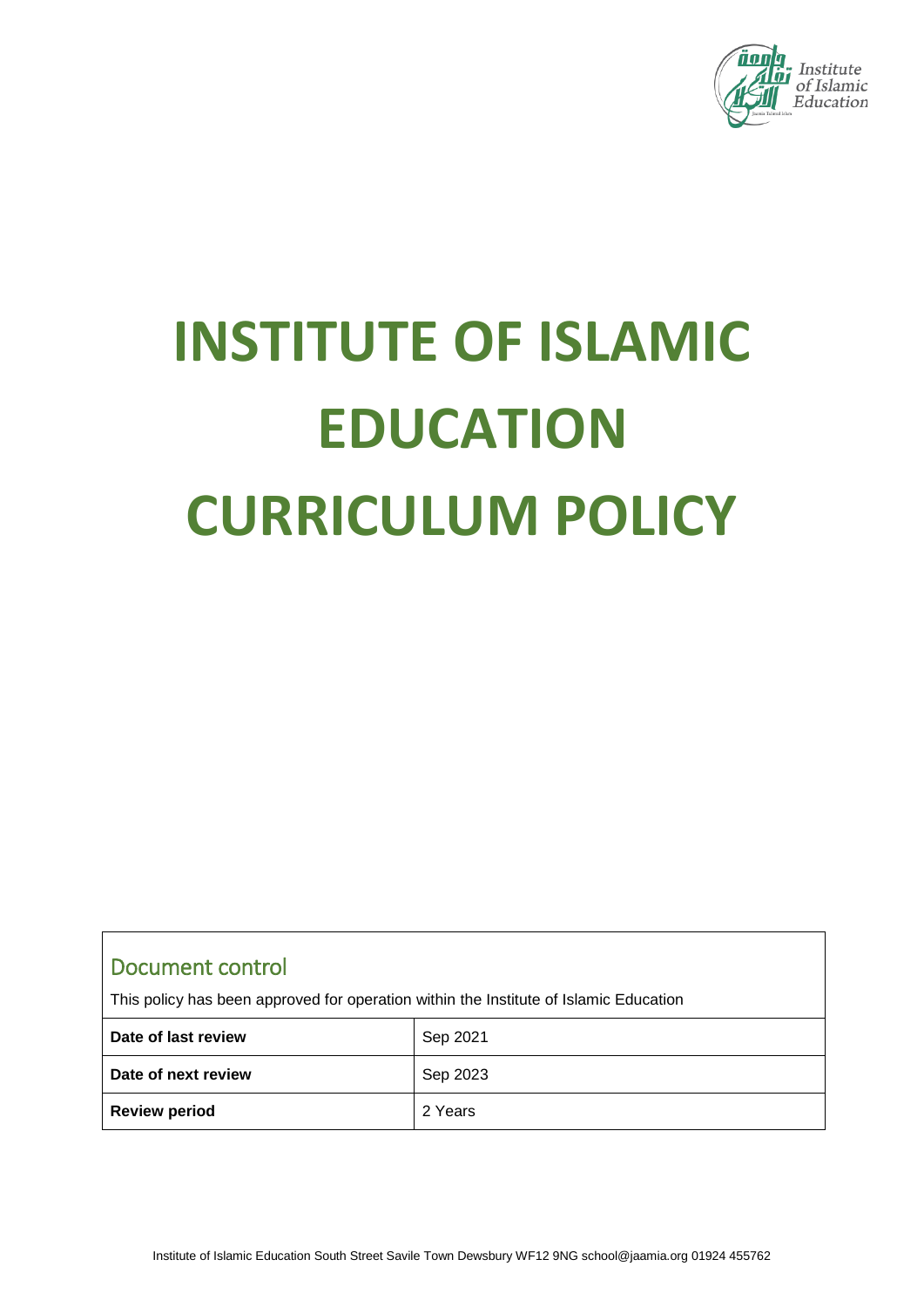# **Contents**

| 1. |                                                                                           |
|----|-------------------------------------------------------------------------------------------|
| 2. |                                                                                           |
| 3. |                                                                                           |
| 4. |                                                                                           |
| 5. |                                                                                           |
| 6. |                                                                                           |
| 7. |                                                                                           |
| 8. |                                                                                           |
| 9. |                                                                                           |
|    |                                                                                           |
|    |                                                                                           |
|    |                                                                                           |
|    | 13. Careers Guidance, Work-related Learning and Enterprise Skills 10                      |
|    |                                                                                           |
|    |                                                                                           |
|    |                                                                                           |
|    |                                                                                           |
|    | 18. Monitoring and Evaluating the success of the policy against the following criteria 12 |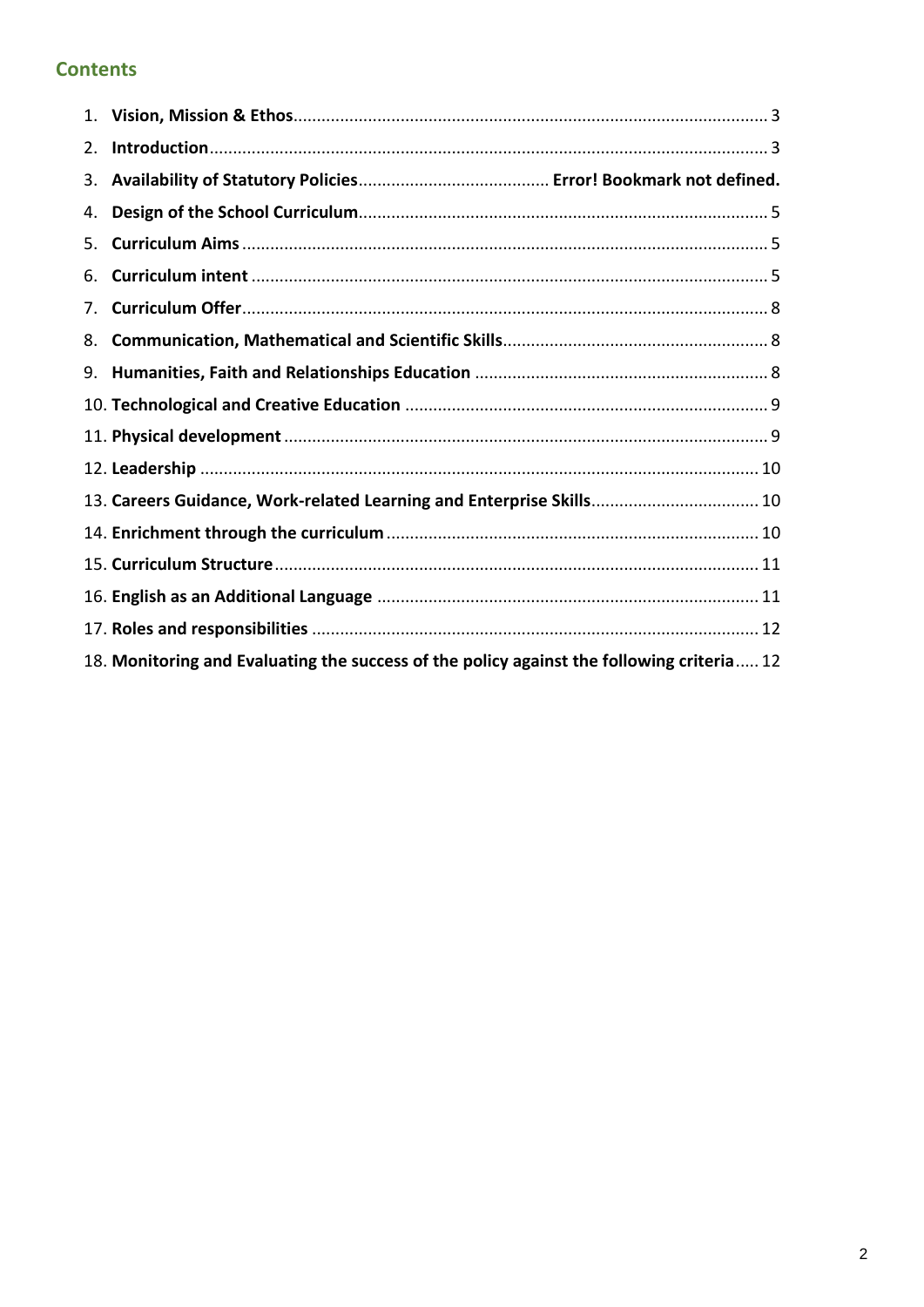# **Vision, Mission and Values & Ethos**

#### **Vision**

'Nurturing young people to become responsible leaders within our British society, by following the way of Nabi Muhammad (SAW) for the pleasure of Allah.'

#### **Mission – (4 Ts)**

Promoting a culture of educational excellence in a caring and secure Islamic environment enriched by the values of discipline, mutual care and respect that extends beyond the school into the wider community.

- **Taleem** Aspire to impart knowledge with a strong belief that each person is exceptional and special and capable of overcoming any perceived limitations
- **T'allum** Attain excellence by acquiring knowledge in a caring Islamic environment to help prepare for life in the 21st century.
- **Tazkiyah** Inspire to develop enriched Islamic ethos, taqwaa, morals, values, and respectable etiquettes within our daily lives.
- **Tabligh** Spread characteristics of taqwaa, respect, peace, love and tolerance to the wider community.

#### **Ethos – (TAQWAA)**

- **1. To be outstanding** at the IOIE Have complete trust in Allah and follow the life of Nabi Muhammed (SAW). Be confident and proud of your British Muslim identity. Respect the rules and value the Vision.
- **2. Achieve excellence** in attendance & punctuality Arrive to lessons and for Salah on time fully prepared, focused and motivated.
- **3. Quality of excellence** in acquiring knowledge and attaining spirituality Aspire to raise attainment by having a positive attitude towards learning with enthusiasm, attentiveness and Duas.
- **4. Work respectfully**

Show mutual respect and tolerance to all teachers, staff, volunteers, colleagues and democratically elected student councillors and the protected characteristics.

**5. Aspire to volunteer** devotedly

Volunteer devotedly to perform good deeds for the pleasure of Allah.

**6. Assist others** (Da'ee)

Encourage, motivate and inspire others by being an outstanding ambassador of Islam and playing an active role in the wider community.

## **Introduction**

The Institute of Islamic Education curriculum intent is to fulfil our mission; promoting a culture of educational excellence in a caring and secure Islamic environment, enriched by the values of discipline, mutual care and respect that extends beyond the school into the wider community.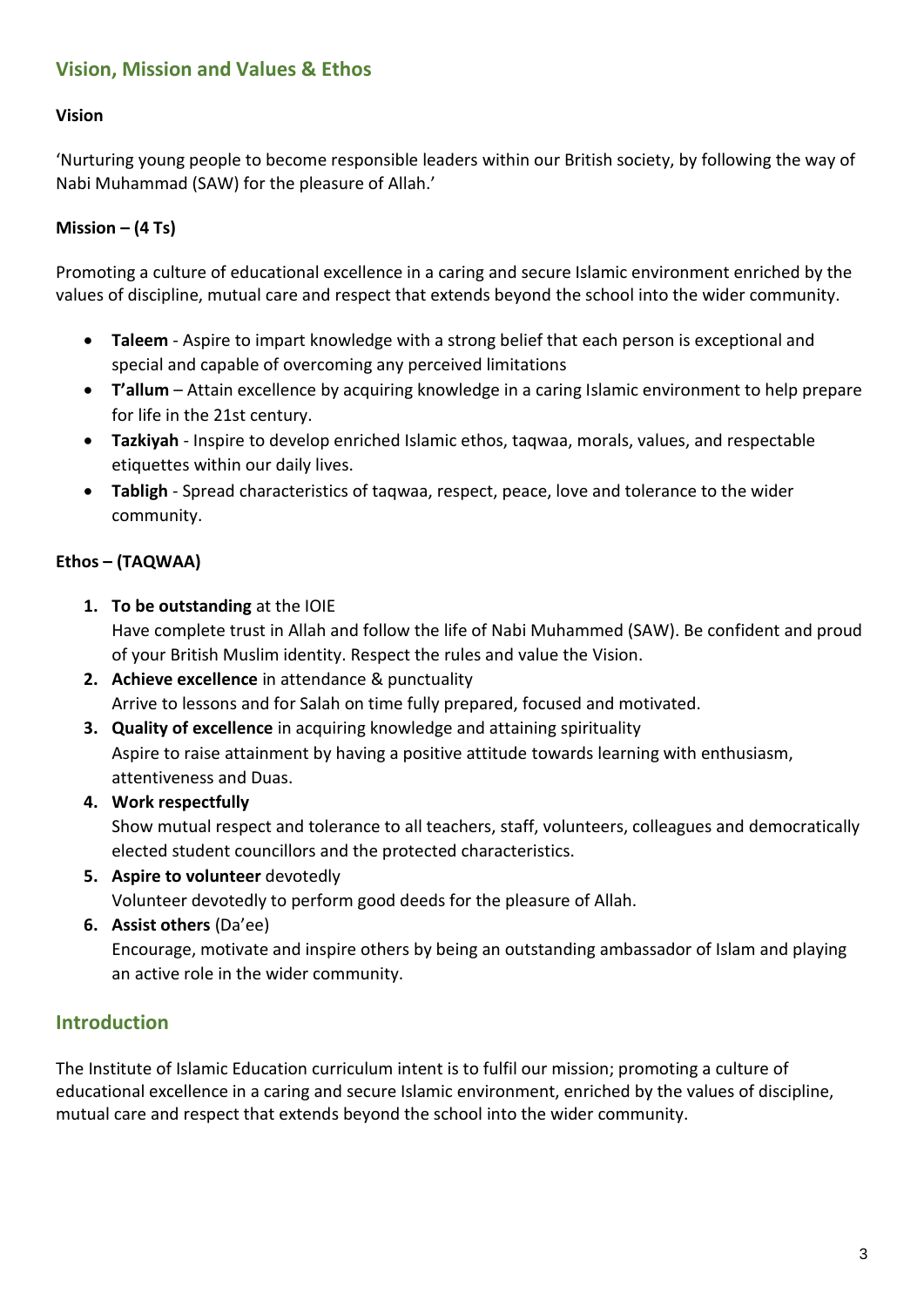# **Availability of Statutory Policies**

All statutory policies are available on the School's website/School Office

#### **Statutory Guidance**

This statutory policy has been reviewed in accordance with the following guidance:

 $2-$  (1) The standard in this paragraph is met if  $-$  (a) the proprietor ensures that a written policy on the curriculum, supported by appropriate plans and schemes of work, which provides for the matters specified in sub-paragraph (2) is drawn up and implemented effectively; and (b) the written policy, plans and schemes of work–(i) take into account the ages, aptitudes and needs of all pupils, including those pupils with an EHC plan; and (ii) do not undermine the fundamental British values of-

- democracy
- the rule of law
- individual liberty
- and mutual respect
- tolerance of those with different faiths and beliefs.

(2) For the purposes of paragraph  $(2)(1)(a)$ , the matters are  $-(a)$  full-time supervised education for pupils of compulsory school age (construed in accordance with section 8 of the Education Act 1996), which gives pupils experience in linguistic, mathematical, scientific, technological, human and social, physical and aesthetic and creative education; (b) that pupils acquire speaking, listening, literacy and numeracy skills; (c) where the principal language of instruction is a language other than English, lessons in written and spoken English, except that this matter does not apply in respect of a school which provides education for pupils who are all temporarily resident in England and which follows the curriculum of another country; (d) personal, social, health and economic education which (i) reflects the school's aim and ethos; and (ii) encourages respect for other people, paying particular regard to the protected characteristics set out in the 2010 Act(a); (e) for pupils receiving secondary education, access to accurate, up-to-date careers guidance that (i) is presented in an impartial manner; (ii) enables them to make informed choices about a broad range of career options; and (iii) helps to encourage them to fulfil their potential; (f) where the school has pupils below compulsory school age, a programme of activities which is appropriate to their educational needs in relation to personal, social, emotional and physical development and communication and language skills; (g) where the school has pupils above compulsory school age, a programme of activities which is appropriate to their needs; (h) that all pupils have the opportunity to learn and make progress; and (i) effective preparation of

#### **Supporting Documents**

The following related information is referred to in this policy:

- Equality Act 2010
- Able, Gifted and Talented
- Individual Needs
- PSHE/RSE Policy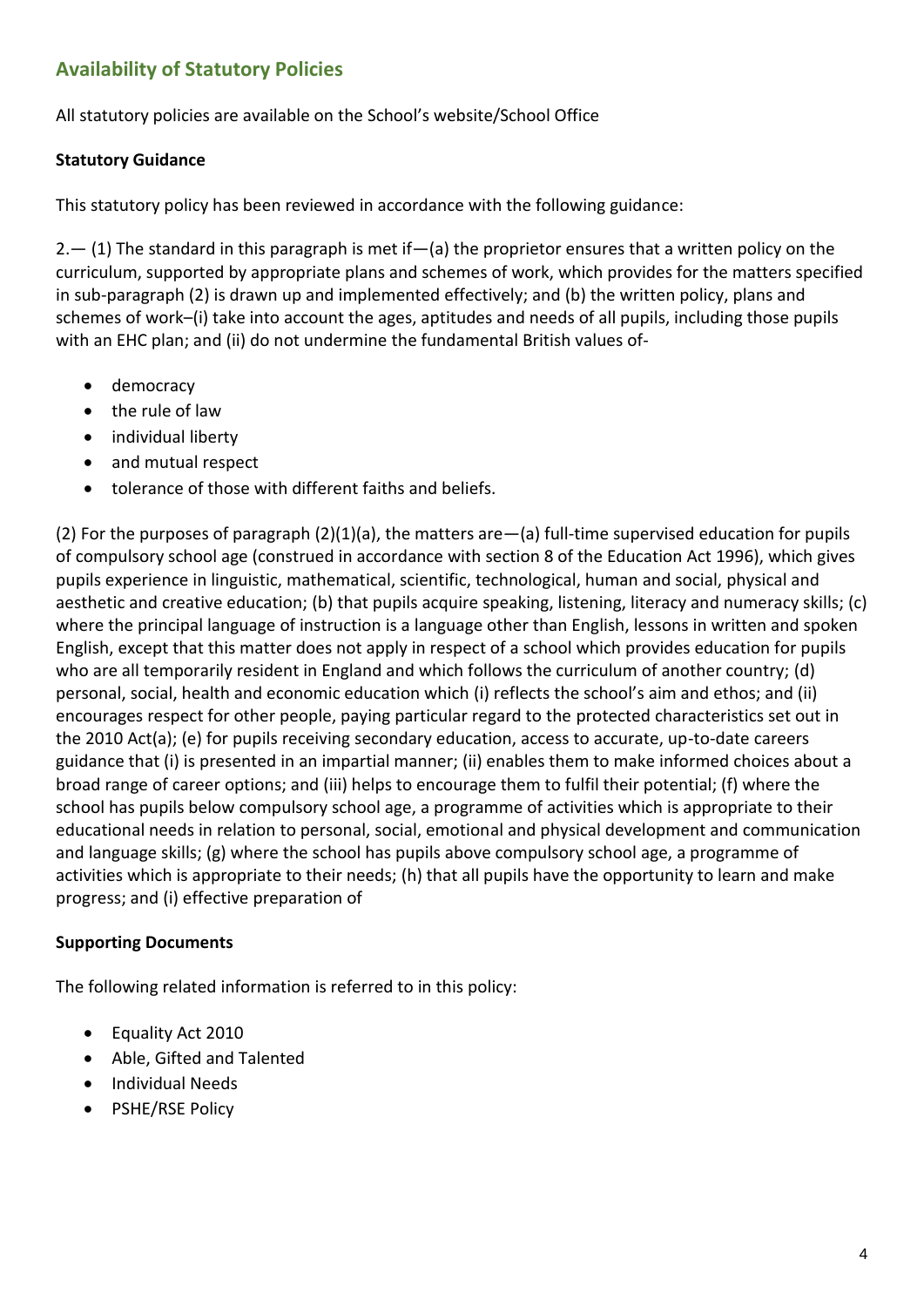# **Design of the School Curriculum**

The Curriculum at the School, and the Schemes of Work which derive from it, take into account the ages, aptitudes and needs of all Students, including those Students with an EHC plan and do not undermine the fundamental British values of democracy, the rule of law, individual liberty, and mutual respect and tolerance of those with different faiths and beliefs.

The Curriculum at the School, and the Schemes of Work which derive from it, give Students until the end of Key Stage 4, experience in linguistic, mathematical, scientific, technological, human and social, physical and aesthetic and creative education. Furthermore, the curriculum designed by the School ensures that all Students acquire speaking, listening, literacy and numeracy skills.

# **Curriculum Aims**

The Curriculum, Schemes of Work, and lessons at the School actively promotes the fundamental British values of democracy, the rule of law, individual liberty, and mutual respect and tolerance of those with different faiths and beliefs by:

Our curriculum serves the aims of Institute of Islamic Education which manages the school:

- Transform the educational achievement of our young people.
- Elevate the life chances of young people in areas of social and economic deprivation from all backgrounds – to help them succeed at the highest levels of education, employment and the professions.
- Lead a drive based on rigour and high expectations designed to improve standards.
- Mould pupils into active British citizens, with a sense of responsibility for their actions.
- Encourage pupils' social participation within their community.
- Promote the development and nurturing of young leaders.
- Give pupils a practical and more successful understanding of their rights and responsibilities in society.
- Allow pupils to develop their individuality.
- Promote the physical and mental development of pupils.
- Empower pupils with the necessary skills and abilities to play a full and inclusive role within society, consistent and comfortable with their beliefs and principles.
- Fulfil school and statutory requirements.
- To support the mission, vision and values & Ethos of the Institute.

## **Curriculum intent**

Pupils will follow a curriculum which intentionally builds on prior knowledge, skills and concepts. The curriculum is sequentially ordered to ensure secure understanding at one point is deliberately built on in future units and year groups. It is designed to ensure that there is depth and breadth to the knowledge, skills and concepts pupils are taught to avoid insecure and superficial understanding that would inhibit secure progress. It ensures that pupils are well prepared to study higher order content that allows them to access the highest levels of attainment. The curriculum is also designed to ensure pupils can confidently use subject vocabulary and terminology.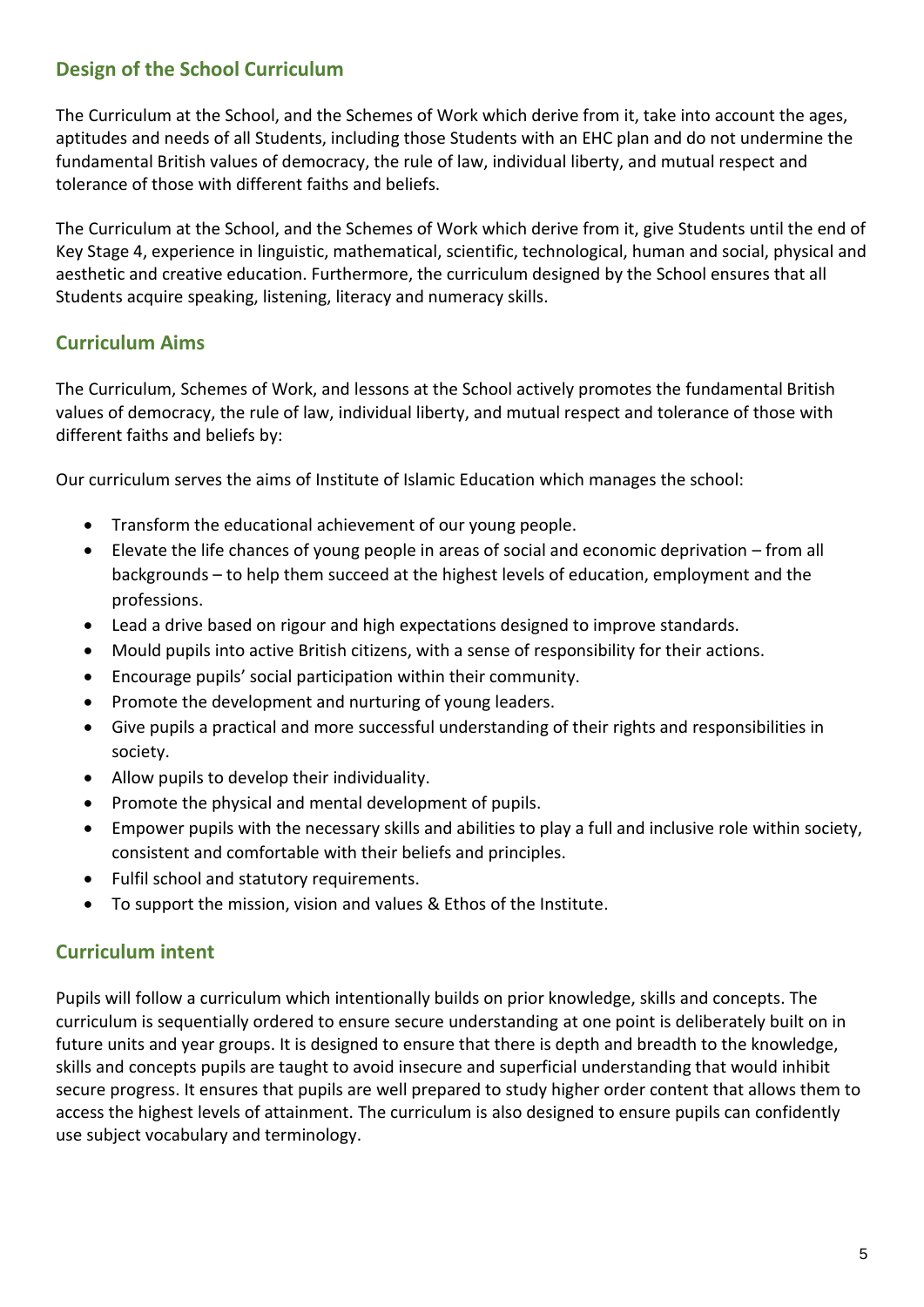In line with our mission the Intent is further summarised in the 4 T's:

- T1: Taleem: aspire to impart knowledge with a strong belief that each person is exceptional and special and capable of overcoming any perceived limitations
- T2: T'allum: attain excellence by acquiring knowledge in a caring Islamic environment to help prepare for life in the 21st century.
- T3: Tazkiyah: inspire to develop enriched Islamic ethos, taqwaa, morals, values, and respectable etiquettes within our daily lives.
- T4: Tabligh: spread characteristics of taqwaa, respect, peace, love and tolerance to the wider community.

The curriculum of The Institute of Islamic Education recognises that all knowledge is sacred and worthy of pursuit and that learning is a lifelong tradition in Islam.

By providing a holistic education, in a spiritual environment, underpinned by divine principles, the Institute of Islamic Education aims to create and nurture accomplished individuals, who will go onto make positive contributions to the communities in which they live.

The School's curriculum is designed to foster thought, curiosity and a desire for learning in all students, regardless of their backgrounds, strengths and needs. The curriculum should be a gateway to opportunity and a knowledge-based vibrant community in the United Kingdom and beyond. It must also reflect national policy and priorities. need to be educated citizens, and also helps to create an appreciation of human creativity and achievement

The curriculum provides an outline of core knowledge around which teachers can develop exciting and stimulating lessons to promote the development of pupils' knowledge, understanding and skills as part of the wider school curriculum.

This policy sets out the curriculum that underpins teaching and learning at the School. The curriculum will serve the aims of the School and its community. This is defined through the school's vision statement.

# **Curriculum Offer**

The curriculum will operate at three levels and will address its pupils' academic, personal and social development.

The three individual elements of learning will each provide a different component to the education of every pupil. Intellectual, personal and social maturity will be the goal of these structured layers of learning at the School.

**Level 1** - Educational Excellence (Intent T1 and T2)

T1: Taleem: aspire to impart knowledge with a strong belief that each person is exceptional and special and capable of overcoming any perceived limitations

T2: T'allum: attain excellence by acquiring knowledge in a caring Islamic environment to help prepare for life in the 21st century

At the core of the School's curriculum will be a specialist and obligatory menu at Key Stages 3 and 4 for all pupils of academic subjects leading to the English Baccalaureate and including English, Mathematics, Sciences, Languages, Humanities, Arts and Technology.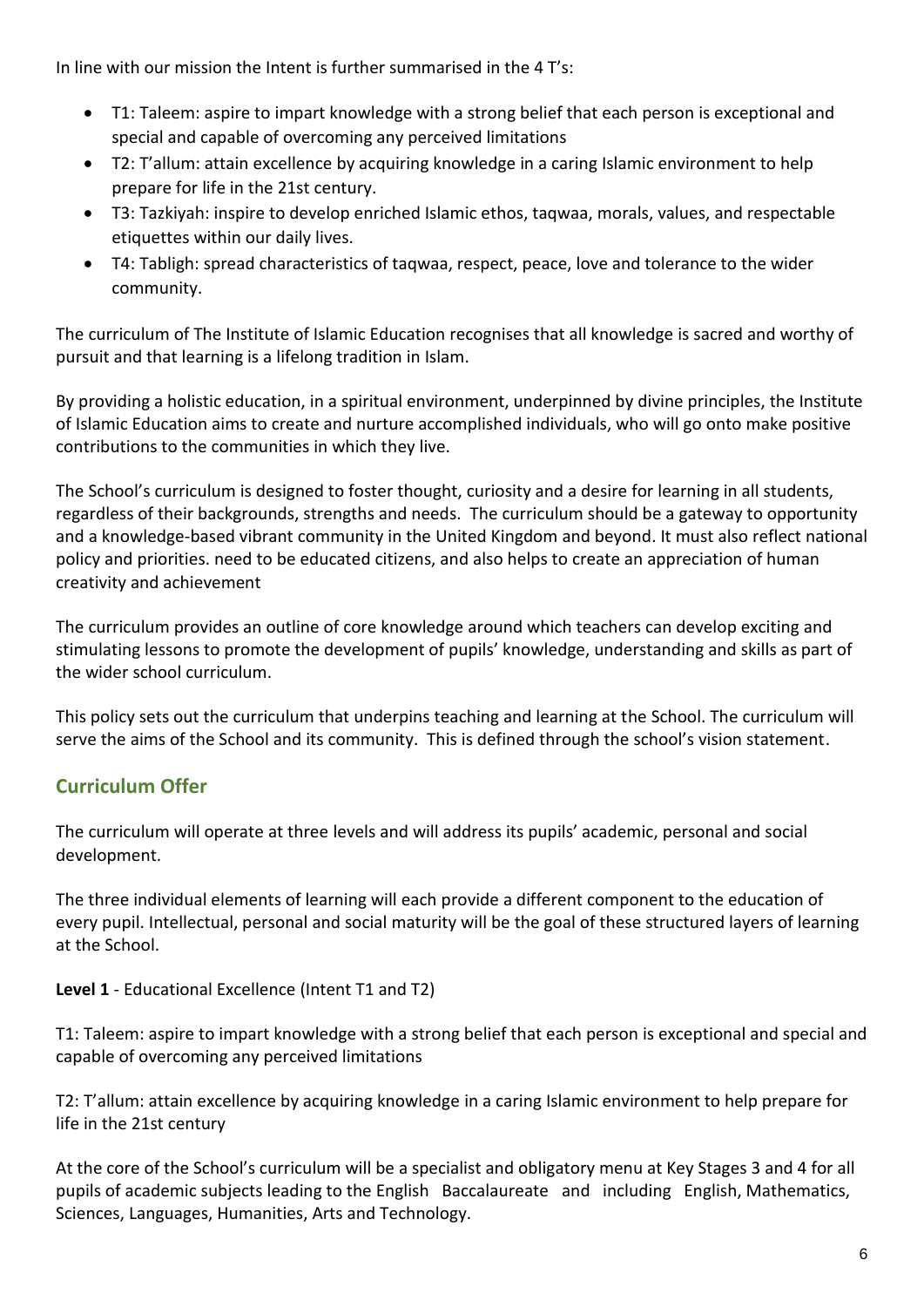Subject content will largely be driven by the National Curriculum at Key Stage 3 and by specifications of national examinations at Key Stages 4 and 5.

At post 16 level, along with A levels students are given the option of taking skills building courses, delivered by Wise Origin College.

The school also believes that there should be opportunities for learning in performance and creative arts – including music (nasheed), Creative iMedia, Drama (during assemblies) and Art. Furthermore, students should also have teaching related to technical learning, including subjects such as Computer Science and textiles.

Level 1 will be delivered mainly through the formal taught curriculum.

**Level 2 -** Character Development (Intent T2 and T3}

T2: T'allum: attain excellence by acquiring knowledge in a caring Islamic environment to help prepare for life in the 21st century.

T3: Tarbiyah: inspire to develop enriched Islamic ethos, taqwaa, morals, values, and respectable etiquettes within our daily lives.

Concurrently with the core academic curriculum, pupils will participate in a programme of character development including sports, cultural, creative and other extra-curricular activities. This will help pupils develop key personal skills and aptitudes, including oral communication, personal effectiveness, entrepreneurship, self-actualisation, problem-solving and enhanced emotional intelligence. Through a focused and integrated approach to arts, culture and tradition, pupils will benefit from deep learning through direct experiences, visual displays, handling artefacts, live performances, cultural exchanges and outside visits. These extra-curricular dimensions of learning will be at the heart of the school.

The school encourages character development through it's 'Hafiz Sahib Award for Excellence in TAQWAA' programme, whereby progress in six key areas is recognised. Progress is also monitored through the PAL life skills progress programme (Participate, Achieve and Lead)

Level 2 will mainly be delivered through extra-curricular activities and pupils' independent studies in their own time.

**Level 3 -** Service to Communities (Intent T4)

T4: Tabligh: spread characteristics of taqwaa, respect, peace, love and tolerance to the wider community.

The curriculum for this element will be structured to help the development of citizenship, social enterprise and service to communities.

Pupils will acquire, through a range of individualised programmes, insights into social education and experiential community activities; with 'hands-on' and participative learning at the fore. For example, pupils may have the opportunity to participate in fundraising events and activities designed to benefit the wider community. As this element is based on pupil voluntary work, there will only be limited taught time in school. At Key Stage 3, this element will be promoted through the Citizenship curriculum. At Key Stages 4 it will be promoted through extra-curricular activities and participation in various events.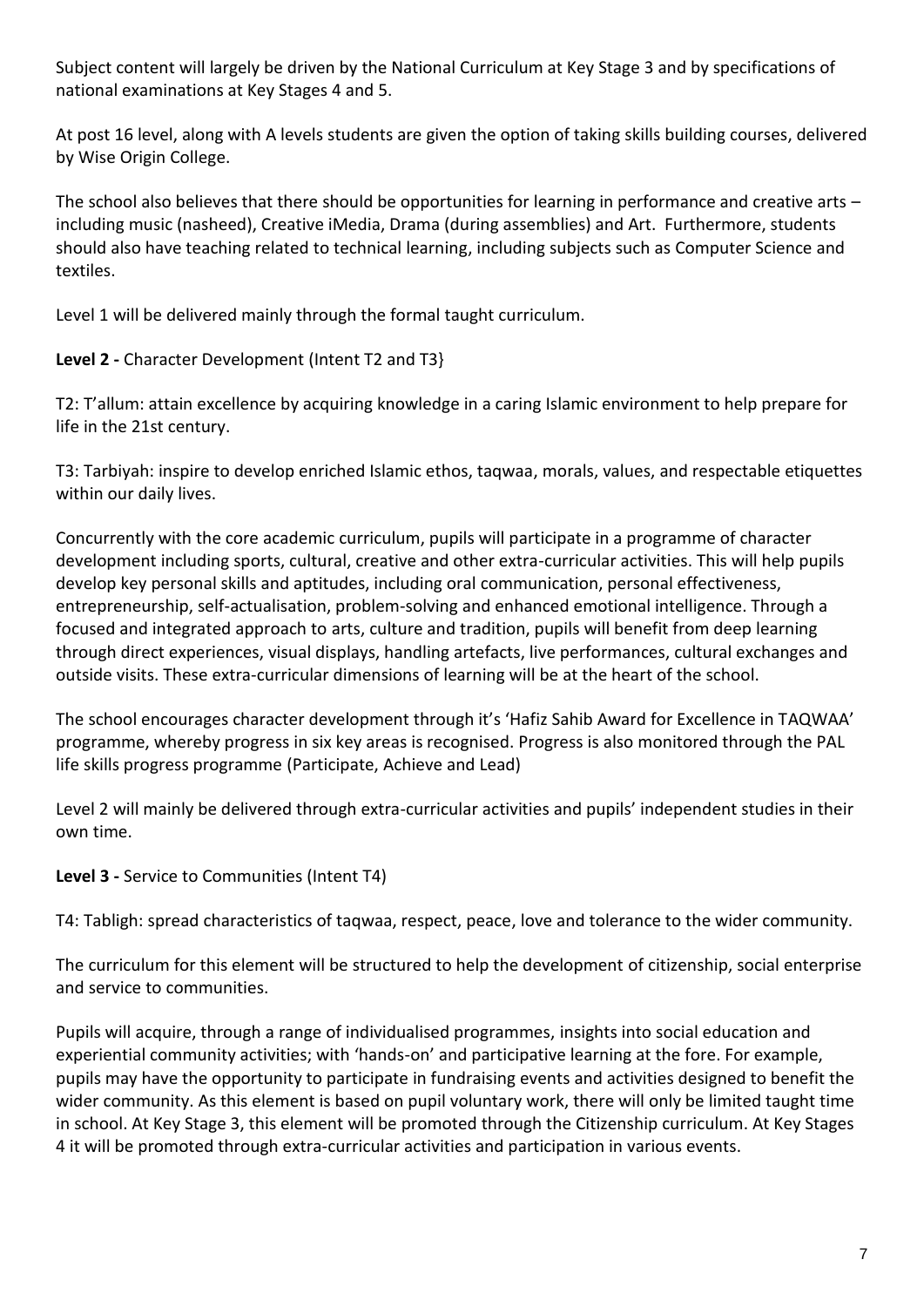# **Curriculum Subjects**

All Students study English (leading to GCSEs in both English Language and English Literature), Mathematics, at least two sciences, one humanity, RE and one modern language. This core curriculum provides both breadth and balance for every Student and is shown below:

- English, English Literature
- Mathematics
- Biology, Chemistry, Physics
- History
- MFL Arabic Urdu
- Art
- ICT
- Nasheed
- RE
- PSHE/RSE

All subjects actively develop speaking, listening, literacy and numeracy skills. In addition, subjects do not undermine, and where possible actively promote, Fundamental British Values.

# **Communication, Mathematical and Scientific Skills**

Communication skills will be enhanced by English Language and Literature courses up to GCSE including the provision of Arabic, Urdu and RE up to GCSE and A Level. All subjects will support learners to have excellent speaking, listening, literacy and numeracy skills.

Numerical and mathematical skills are a critical aspect of the curriculum. This will be provided through Mathematics upto and beyond GCSE level. Mathematical skills will also have a focus on the application of Mathematics in everyday life and functional skills as part of revisions to the new curricula. Numeracy will also be developed across the curriculum as a core skill that enhances employability and supports attainment. GCSE Mathematics will be delivered as a linear course, completed in Year 11. Science will be taught up to GCSE level. There will be an emphasis placed on greater depth of knowledge and understanding in Science, the history of scientific thought and the application of science in everyday life. Aspects of the Sex and Relationship Education will be offered through the Science curriculum.

# **Humanities, Faith and Relationships Education**

At Key Stage 3, all learners will have separate specialist teaching of History, Religious Studies, RSE, Citizenship and (Life Skills). The teaching of History up to and beyond GCSE level will allow students to undertake an understanding of modern world History, with a specific focus on British History and culture over the last millennia.

PSHE (life skills) RSE and the Citizenship curriculum at Key Stage 3 and beyond will include a focus on healthy body and healthy life; self-awareness; risks such as sexual exploitation, unsafe use of the internet and extremism; as well as learning on careers, money, industry and economics. The curriculum will also develop knowledge of the public institutions and services in England and abroad, and an understanding of different cultures and faiths. Students will be taught about parliament, about how laws are drafted and approved, about how the democratic institutions function and about the role of media and voluntary bodies.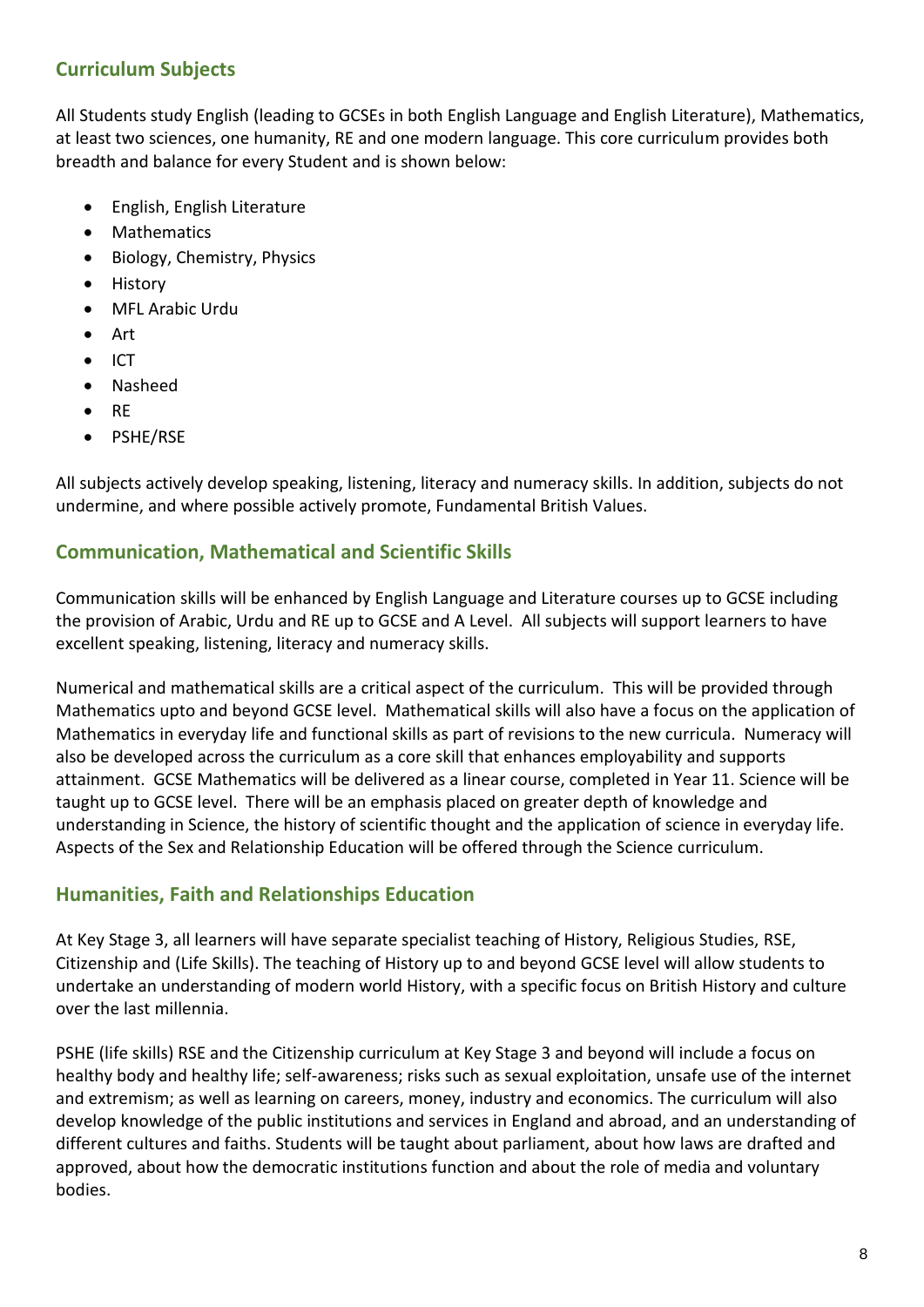Other areas, such as distinguishing right from wrong; respect for the law; tolerance for, and respect for the rights of others and their cultures and faiths; freedom of choice; freedom of association; freedom of thought; risks of religious and political extremism; accepting personal responsibility within their communities will be delivered through Citizenship lessons, as well as the School's PSHE (life skills), assembly 'TAQWAA' and 'LAP' programme. Aspects of Sex and Relationship will also be delivered through the PSHE (life skills) and Citizenship curriculum. Refer to our Relationship, Sex and Health Education Policy.

At GCSE, all students will complete a GCSE in Humanities and a GCSE in Religious Studies. At post-16 level, students will study A Level Religious Studies.

Religious Education up to GCSE level and beyond will include an understanding of the beliefs and practices of major world faiths, such as Islam, Judaism, Christianity, Buddhism and Hinduism, as well as understanding the nature of faith itself and respecting those of all faiths and none.

The History and Citizenship provision will underpin the School's drive to develop exemplary citizens who hold an appreciative understanding of British history, promote fundamental British values, and challenge all forms of discrimination and extremism.

The teaching of History in years 7 and 8 will allow students to undertake an understanding of British History

The Citizenship curriculum includes Government and democracy. It also covers issues of tolerance and diversity, British values, respect for the law, crime and punishment, environment, volunteering, helping the needy. This has involved supporting the local food bank. These issues are also covered in assemblies.

At post-16 level, volunteers study A level Arabic and Urdu alongside their Islamic Science studies

As all subjects within the curriculum contribute to developing students spiritually, morally, socially and culturally there will be occasions when spontaneous enquiries made by students on religious matters arise in other areas of the curriculum.

# **Technological and Creative Education**

Aesthetic and creative education will be provided through Art and Performing Arts (which includes Music/Nasheed and Drama lessons) at Key Stage 3. Art & Textiles lessons offered through extra-curricular clubs will allow learners to explore and develop artistic learning and use Computer to explore design and technological learning through a study of materials, such as textiles.

Skills in Information and Communication Technology will be taught primarily through the teaching of ICT.

# **Physical development**

The physical well-being of students will be encouraged through the provision of Physical Education for all students. Students will also develop an understanding of issues such as drugs, exercise and good nutrition. At Key Stage 3, students will have Physical Education each week supplemented further by extra curricula activities. This will also be complemented by termly Sports Days and enrichment activities relating to competitive sports.

The importance of healthy eating and exercise will be emphasised through assemblies.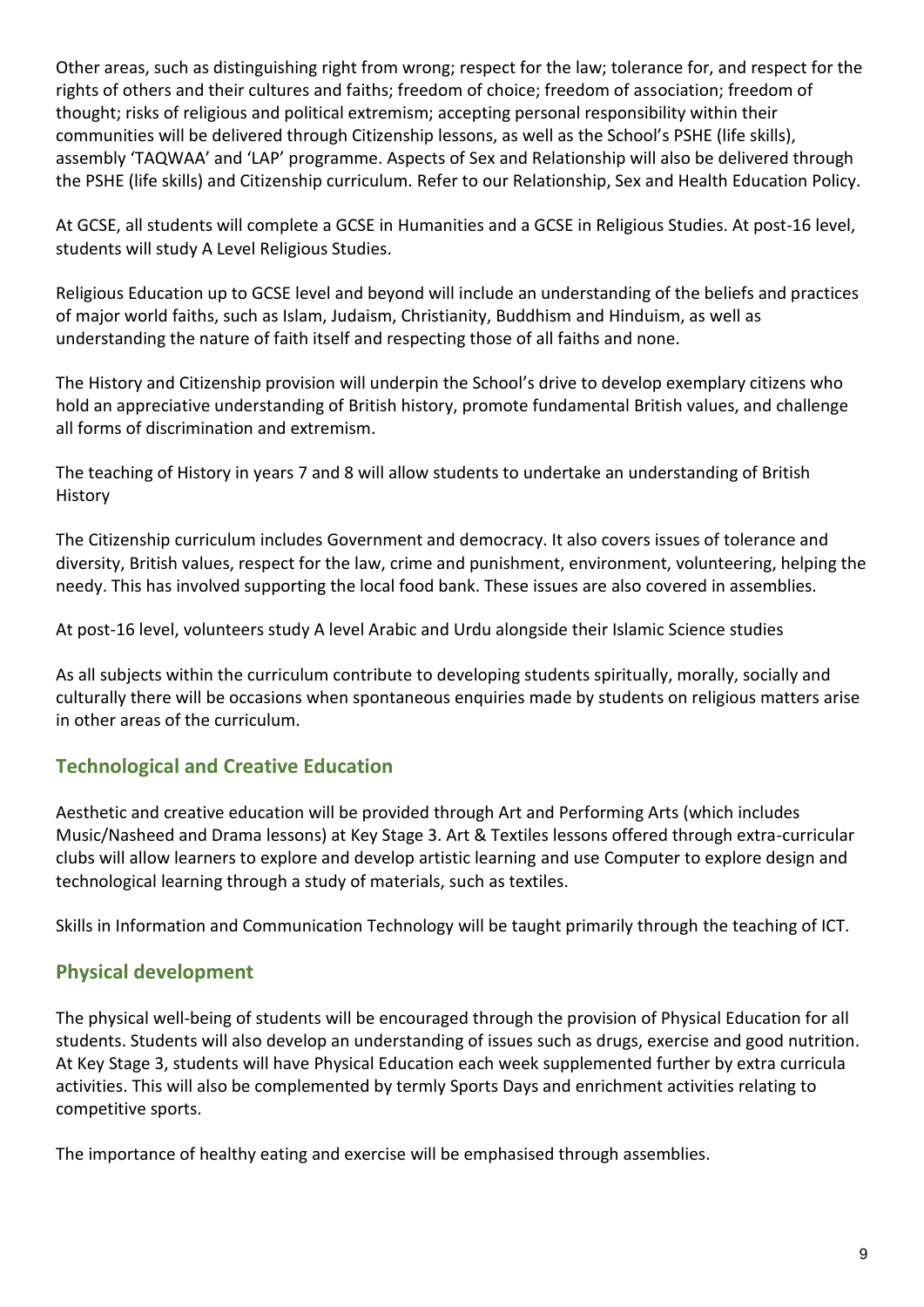## **Leadership** (PAL' programme)

The School believes that the Leadership programme will extend and enrich the central core of the school curriculum, thus enabling pupils to deepen their knowledge and skills through application and enquiry. They will create opportunities from which pupils will acquire 'employability,' and make contacts which will increase their chances of progressing to work or on to Further or Higher Education.

The School's Leadership offer is designed to instil the vision, mission and values & Ethos of the Institute, together this ensures our pupils not only 'do their best' but 'do the right thing' and play a full role in society.

The leadership programme will be achieved, through the 'PAL' programme which includes cross-curricular working, project-based learning involved in the service to community's element of the School's offer, guest speakers, lecturers and facilitators and research and enquiry.

## **Careers Guidance, Work-related Learning and Enterprise Skills**

The School will have a careers' programme with an identified senior leader with oversight for the programme. Careers guidance will meet the Gatsby Benchmarks.

The school will facilitate the delivery of impartial information, advice and guidance. This will allow all pupils to receive advice and guidance on career progression at regular intervals throughout the year, through the provision of careers' guidance and development of work-related skills in the PSHE curriculum, visits from employers and a careers fair for pupils at Key stage 4 and 5. Students are given an opportunity to acquire impartial advice from the attendees. This will include at least one meaningful encounter with an employer each year, starting in Year 7.

## **Enrichment through the curriculum**

Extra-Curricular activities play a major role in the Curriculum. The Institute has a firm commitment that learning in each curriculum area should not just be about delivering a scheme of work or programme of study to achieve outstanding examination results, but should also be about students enjoying learning and developing creativity within that subject.

There is a wide range of co-curricular activities, which add significant value to the overall learning experience. Activities may be tailored to specific year groups or might be open to anyone in the School. We believe that these activities help Students develop a sense of team spirit, an interest in new experiences and skills that will benefit them throughout their lives.

All pupils participate in a Sports Week which also serves as a fundraising activity. Charity work is done through their work with the local food bank.

Educational visits enrich the curriculum such as visits to Bolton Abbey, Magna Science adventure centre, faith trial in Bradford, The deep, museum and zoos.

Enrichment partnership working includes working with other schools on building bridges in the community

Clubs and activities range from ICT, Table Tennis, sewing, baking etc

Clubs and activities are supervised by staff from the School and in some cases, by the Students themselves. Some activities is taken by visiting coaches. Most activities take place during the lunch break, at weekends and after School.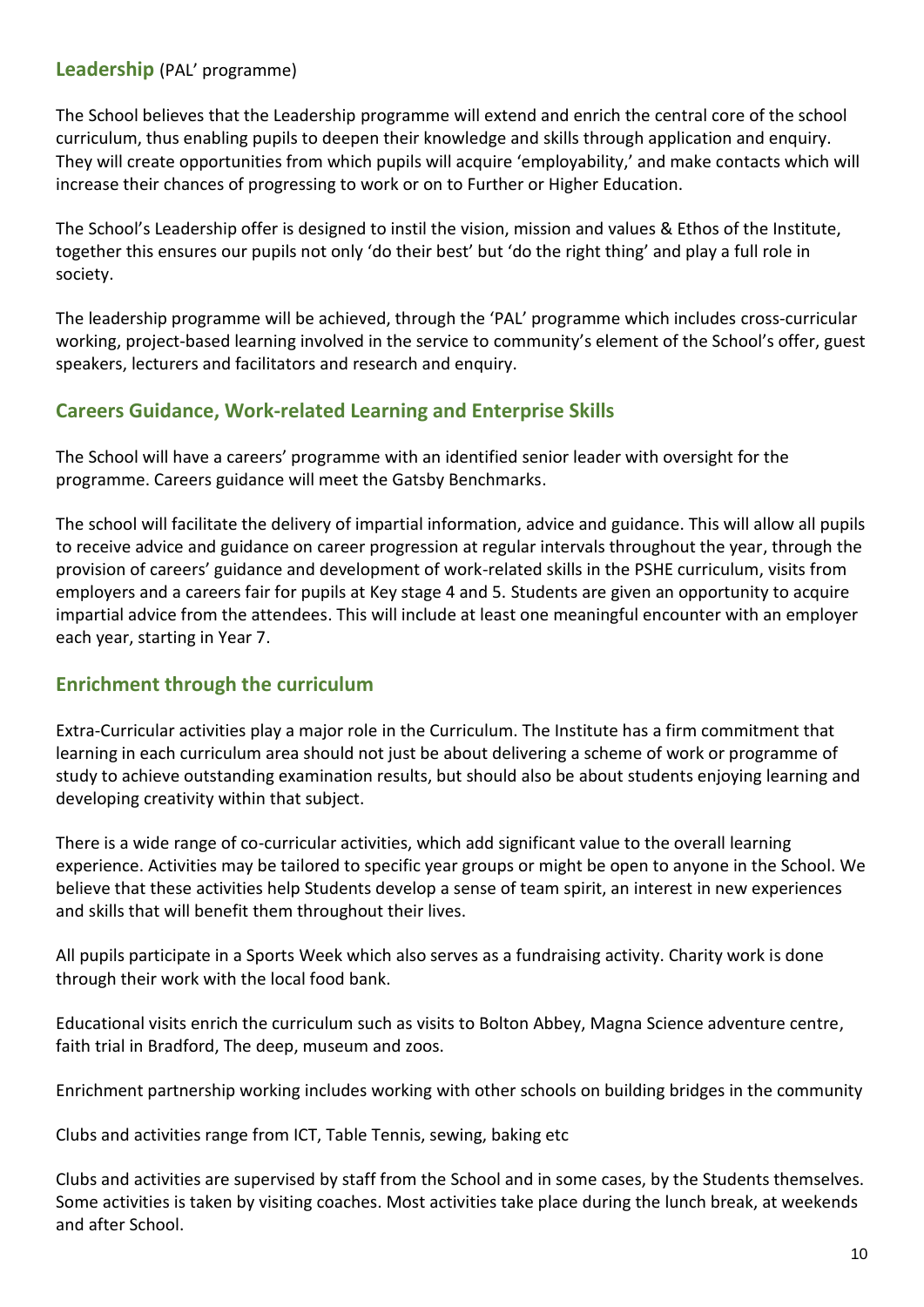# **Curriculum Structure**

#### **Key Stage 3 will:**

- Be focused on deep body of knowledge (what they know) & diverse skills (what they can do) to succeed.
- Involve teaching a coherent, sequenced & ambitious scheme of work for each subject.
- Include enrichment activities enhance learning beyond the classroom.
- Allow for an ambitious Key Stage 4, which has real depth (increasing complexity and rigour) and breadth (coverage of the full extent of the curriculum).

All students will continue their learning in creativity (including Art and Nasheed) until the end of Year 9.

Pupils will be offered extra time for English and Mathematics where they are performing below nationally expected levels. The focus is to support pupils with literacy and numeracy as soon as they join the school. In particular, there will be a strong emphasis on reading and expanding vocabulary.

#### **Key Stage 4 will:**

- Provide almost all pupils will follow a combination of subjects which will enable them to achieve the English Baccalaureate. They will sit GCSEs across Year 11.
- Provide real ambition, depth, complexity and rigour in each subject.
- Emphasise extensive breadth in each curriculum area, to avoid 'teaching to the test'.
- Include time dedicated to forging links between topics and themes, applying knowledge to increasingly complex settings and developing skills through an iterative process and refinement..

Pupils will be offered extra time for English and Mathematics where they are performing below nationally expected levels. The focus is to ensure that every pupil secures a 'Strong' or 'Basic' Pass in English and Mathematics.

## **English as an Additional Language**

In order to cope with the academic and social demands of the School, Students must be fluent English speakers. Exceptionally, literacy support is available to Students with English as an additional language, and where the increasing demands of the curriculum offer linguistic challenges. At varying levels, Students who do not have English as their first language are offered support outside of timetabled lessons. If concerns are raised by a subject teacher regarding a Student's level of understanding.

In exceptional circumstances, the School may recommend that some Students, whose first language at home is not English, seek private individual tuition in English as an additional language.